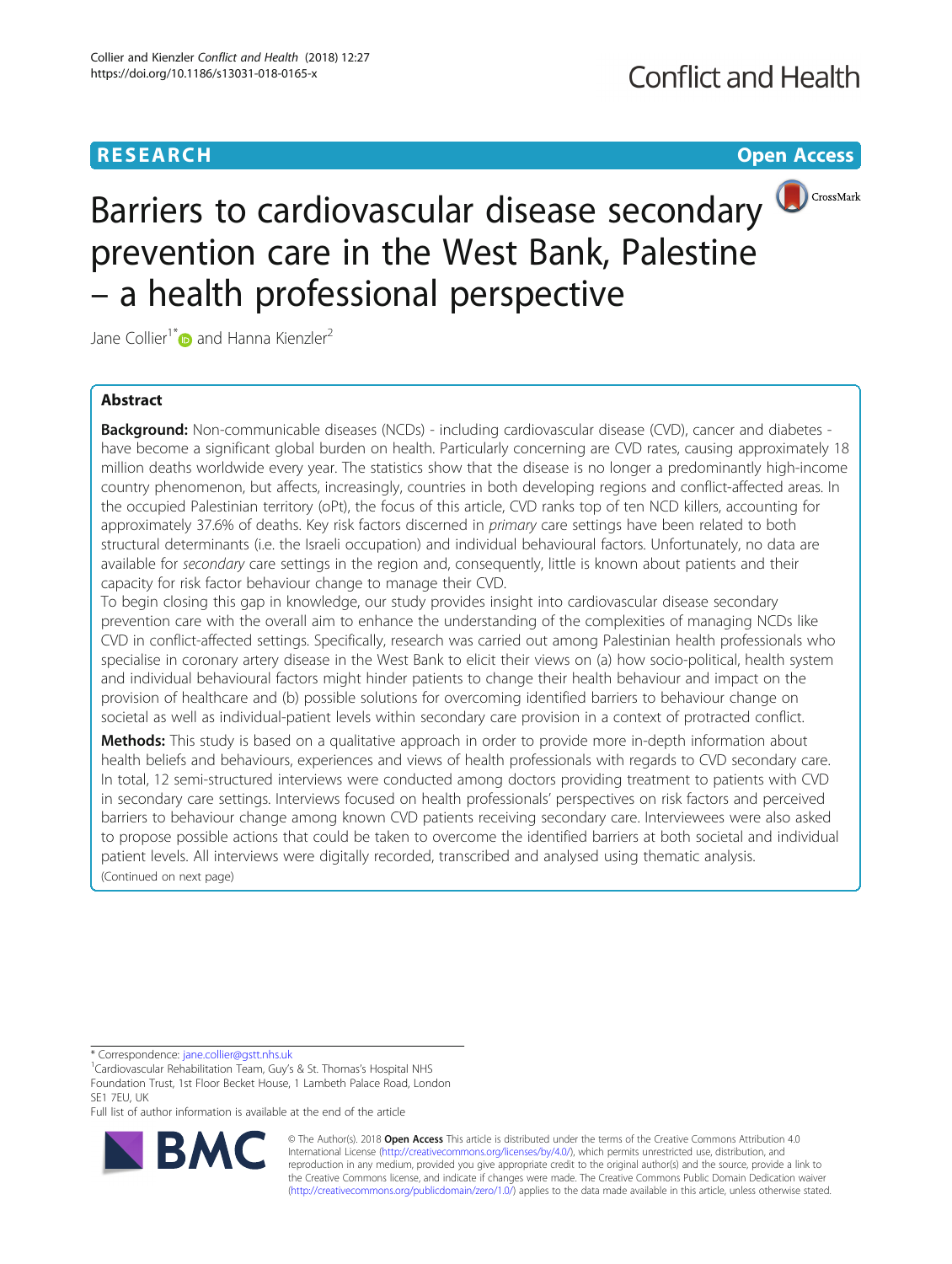## (Continued from previous page)

Results: Study results confirmed our prior theory of the complex entanglement of socio-political, health system and individual-level factors with regards to CVD experience, health-seeking and treatment. Also confirmed was our assumption that it is crucial to understand experts' definitions and approaches to treatment in order to grasp their visions for appropriate and improved prevention and treatment options. In particular, study participants highlighted how political determinants, notably the detrimental impact of the Israeli occupation, and social determinants, directly and indirectly influence behavioural determinants due to physical and bureaucratic barriers to accessing health facilities, economic hardship and chronic stress. These stressors, in turn, were perceived as having a negative effect on individual behavioural risk factors including smoking, unhealthy diet and an increasingly sedentary lifestyle. Proposed solutions included more focused interventions from the Ministry of Health as well as surveillance, primary prevention and health promotion, and management to positively effect behaviour change in order to address the growing burden of CVD in the region.

**Conclusions:** The study has highlighted medical professionals' perceptions of how structural and individual behavioural determinants influence their own and individual patient's abilities to manage cardiovascular risk factors in a setting affected by chronic conflict. Consequently, we propose that medical and social intervention strategies generally used to address CVD risk, be strategically adapted in order to be useful and effective in contexts of armed conflict. Specifically, we call for a solid understanding of the socio-political context and existing health services as well as health providers' and patients' health beliefs and related behaviours when developing future health options aimed at addressing CVD in the region. Moreover, for health provision to be effective as well as sustainable, attention needs to be given above all towards a solution for political change.

Keywords: Non-communicable diseases, Cardiovascular disease, Social determinants of health, Secondary healthcare, Risk factors, Behaviour change, War, Palestine

# Background

Non-communicable diseases (NCDs) have become a significant global burden on health due to the rise in rates of conditions such as cardiovascular disease (CVD), cancer and diabetes. NCDs now form one of the major causes of mortality and morbidity globally with 38 million deaths worldwide [\[1\]](#page-10-0). Within this context, CVD is a key contributor to the rise, causing approximately 18 million deaths worldwide every year [\[2\]](#page-10-0). While previously the increase in incidence and mortality rates have affected mostly high-income countries, a new trend is emerging as NCDs and particularly CVD are now being experienced by regions previously considered low-risk for such diseases, namely low- and middle-income countries (LMICs) and conflict-affected areas, particularly in the Middle East and North African region (MENA) [\[3](#page-10-0)–[6\]](#page-10-0). Within the MENA countries, NCD mortality rates vary, with Lebanon experiencing an 85% NCD mortality rate (of which 47% are CVD-related) and Jordan experiencing a 76% NCD mortality rate (of which 35% are CVD-related) [[7\]](#page-10-0). In this region, too, high levels of behavioural risk factors have been discerned such as daily tobacco smoking (26. 3% in Jordan, 18.9% in Egypt, 37.6% in Lebanon, and 19.3% in Palestine); insufficient physical activity (46.8% in Lebanon and 46.5% in Palestine); and obesity (34.3% in Jordan, 28.2% in Lebanon, 34.6% in Egypt, and 26.8% in Palestine) [\[5](#page-10-0)].

In the occupied Palestinian territory (oPt), the focus of this article, research has found that heart disease, cerebrovascular disease and cancer are currently the main causes of morbidity and mortality [[8\]](#page-10-0). Consequently, there are high direct costs of care, high indirect costs in loss of production and much societal stress [[8\]](#page-10-0). In terms of provision of primary healthcare in the West Bank, research has found that the most dominant feature impacting on access to healthcare is the Israeli occupation and, related to this, the separation wall between Israel and the West Bank, the myriad numbers of Israeli military checkpoints as well as invasions, detentions and land confiscation [[9](#page-10-0)–[14\]](#page-10-0). Additionally, the underfunding and suboptimal organisation of the existing healthcare system have been connected to a lack of both skilled health professionals and affordable essential medicines which make the provision of preventive and curative health provision for NCDs challenging [[15](#page-10-0)–[17\]](#page-10-0). This inadequate healthcare response has been linked to rising health inequities and social injustice on a large scale as poorer communities are less well served by the health system despite having higher rates of CVD risk factors [\[8](#page-10-0)].

Disconcertingly, little, if any, research has been undertaken in the field of *secondary* healthcare within the oPt, despite the fact that current reports highlight that this should be urgently tackled  $[18]$  $[18]$ . Insight into secondary healthcare is crucial as it has been shown to contribute to an improved multi-sectoral strategy that has the capacity to positively impact on health outcomes and to reduce the associated economic burden of cardiovascular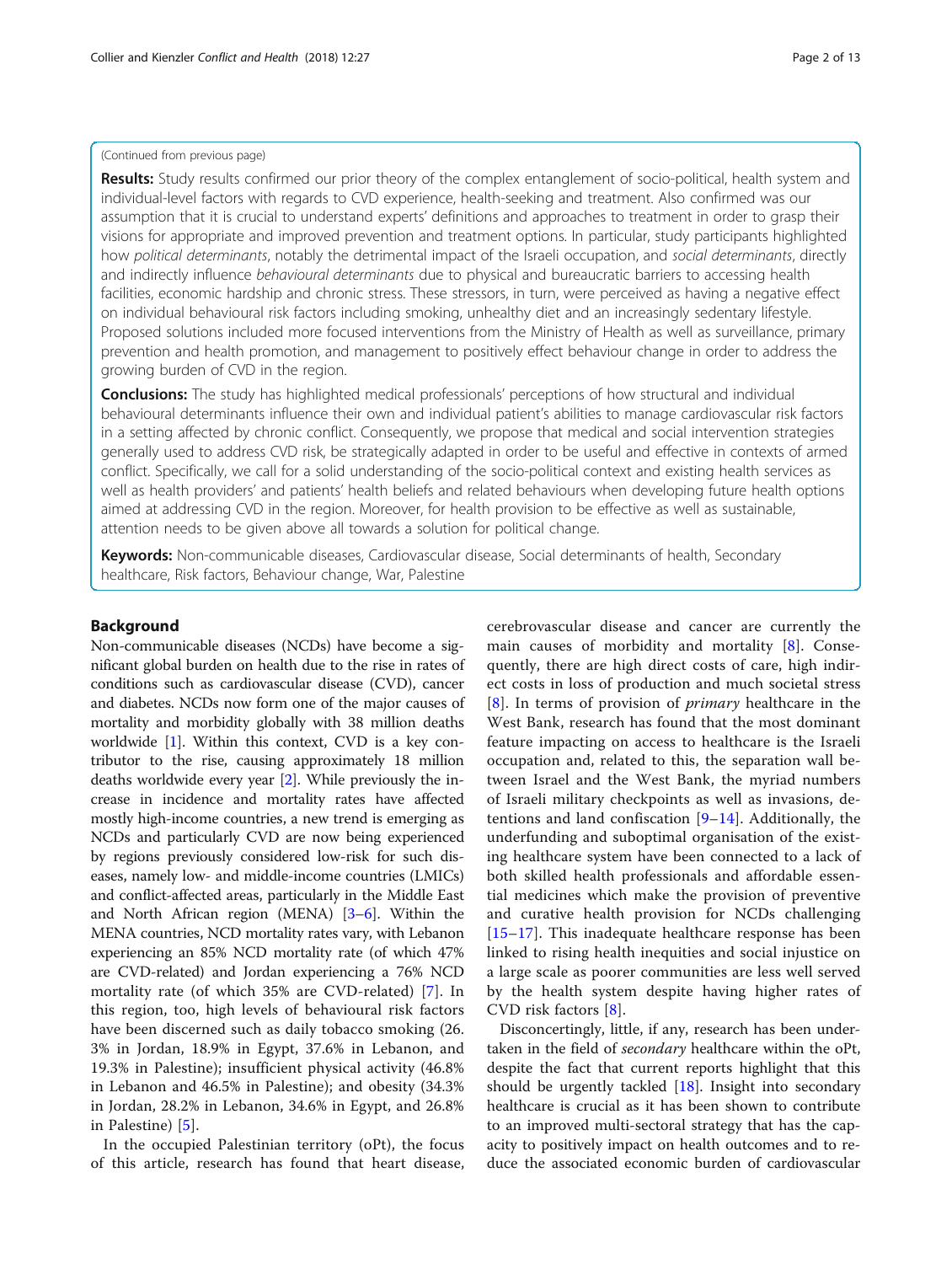disease [\[19\]](#page-10-0). To begin closing this gap in knowledge, our study focuses on cardiovascular disease secondary prevention care with the overall aim to enhance the understanding of the complexities of managing NCDs, like CVD, in conflict-affected settings. Specifically, research was carried out among health professionals who specialise in coronary artery disease (angina and heart attack) in the West Bank to elicit their views on (a) how socio-political, health system and individual behavioural factors might hinder patients to change their health behaviour and impact on the provision of healthcare and (b) possible solutions for overcoming identified barriers to behaviour change on societal as well as individual patient levels within secondary care provision in a context of protracted conflict. In the following, relevant background information will be provided on NCDs in the context of armed conflict and, specifically, in the oPt. Thereupon, empirical findings will be presented with the aim of providing new insights into barriers, policies and available services related to cardiovascular disease in the West Bank. The discussion and conclusion will contribute to and expand on earlier findings on the rise in NCDs, notably CVD, within the oPt and highlight how political, social and behavioural determinants are perceived to impact on people's health and wellbeing. Underlying this is an argument for the urgent need for robust data-gathering systems in conjunction with multi-sectoral approaches to the delivery of healthcare in the region, notwithstanding the cultural and socio-political implications.

#### NCDs in the context of armed conflict

Armed conflicts around the world are increasingly affecting civilian populations [\[20\]](#page-10-0), and changes in warfare technology have led to an upsurge in injuries, diseases and psychological traumas among affected populations [[21\]](#page-10-0). At the same time, conflict-affected communities are experiencing increasing urbanisation and ageing populations, with older persons physically less able than most other adults to ensure their health and wellbeing [[22](#page-10-0)–[24](#page-10-0)]. These changing demographics have led to shifts in the disease burden with a noticeable increase in NCD prevalence rates [[25](#page-10-0)–[27](#page-11-0)].

Individuals experiencing chronic disease conditions and their psychosocial consequences are particularly at risk when exposed to armed conflict and insecurity related to family disintegration, environmental degradation, dislocation of food production systems and disruption of the local economies [\[28](#page-11-0)–[32](#page-11-0)]. Research has convincingly shown that these direct and indirect factors lead to a decrease in the quality of healthcare and increase in distress [[30](#page-11-0), [33](#page-11-0)]. For example, Clark et al. [\[34](#page-11-0)] link the chronic stress of political conflict to diseases like diabetes and heart problems. This study supports the notion of chronic health consequences resulting from the stress of living under political conflict

and adds to the discussion regarding the effects of war on civilians [\[35](#page-11-0), [36](#page-11-0)].

Despite these insights, the humanitarian response to emergencies has traditionally focused on the management of acute conditions such as infectious illnesses and physical and psychological trauma and the provision of relatively short-term emergency relief and aid, rather than long-term care [[37](#page-11-0)]. NCDs, on the other hand, have largely been neglected by humanitarian aid providers [[38\]](#page-11-0), and the provision of long-term care has been particularly challenging in emergency settings as conflicts decrease the ability of health systems to respond [\[27](#page-11-0)]. Reports have shown that such limited access to timely treatment can lead to poor outcomes for patients, as NCDs need to be managed continually in order to achieve best outcomes. In the context of the Middle East (Afghanistan, Libya, Syria and Yemen), the Safeguarding Health in Conflict Coalition [\[39](#page-11-0)] has highlighted the negative impact of war and violence on health systems. They found that hospitals were closed or even destroyed; the provision of healthcare was irregular; and staff and supplies were largely lacking. Consequently, the population was considered to be at increased risk with regards to mortality and morbidity due to chronic diseases such as diabetes, asthma, kidney disease and cardiovascular disease. Based on their findings, the Coalition calls for approaches to preventive and curative health responses in conflict settings to evolve substantially within primary, secondary and tertiary care.

# NCD experience in the context of the occupied Palestinian territory

In the occupied Palestinian territory, health is powerfully influenced by political, economic and social deter-minants [\[9](#page-10-0), [11\]](#page-10-0). Particularly NCDs have been seen as a key challenge for the Palestinian health system, and the burden has been shown to be increasing over the past decade [\[40](#page-11-0)–[43](#page-11-0)]. Additional research on incidence, prevalence and increasing burden of risk factors for NCDs in Palestine has identified adverse developments for the most common conditions including hypertension  $[44-47]$  $[44-47]$  $[44-47]$  $[44-47]$ , diabetes  $[48-51]$  $[48-51]$  $[48-51]$  $[48-51]$  and obesity  $[52-59]$  $[52-59]$  $[52-59]$  $[52-59]$ , and these are now noted to be common conditions among the local population. With particular reference to CVD, the Palestinian Ministry of Health (MoH) reports that the disease ranked top of ten NCD killers, accounting for 29.5% of deaths in 2014  $[60]$  $[60]$ .

Drivers of this increase in NCDs are reported as primarily connected to both structural determinants, including the Israeli occupation, and individual behavioural factors such as increased smoking rates (particularly amongst young women), lack of opportunity for physical activity, and obesity. In another report, the Palestinian MoH [[61](#page-11-0)] highlighted poverty, unemployment and transitions in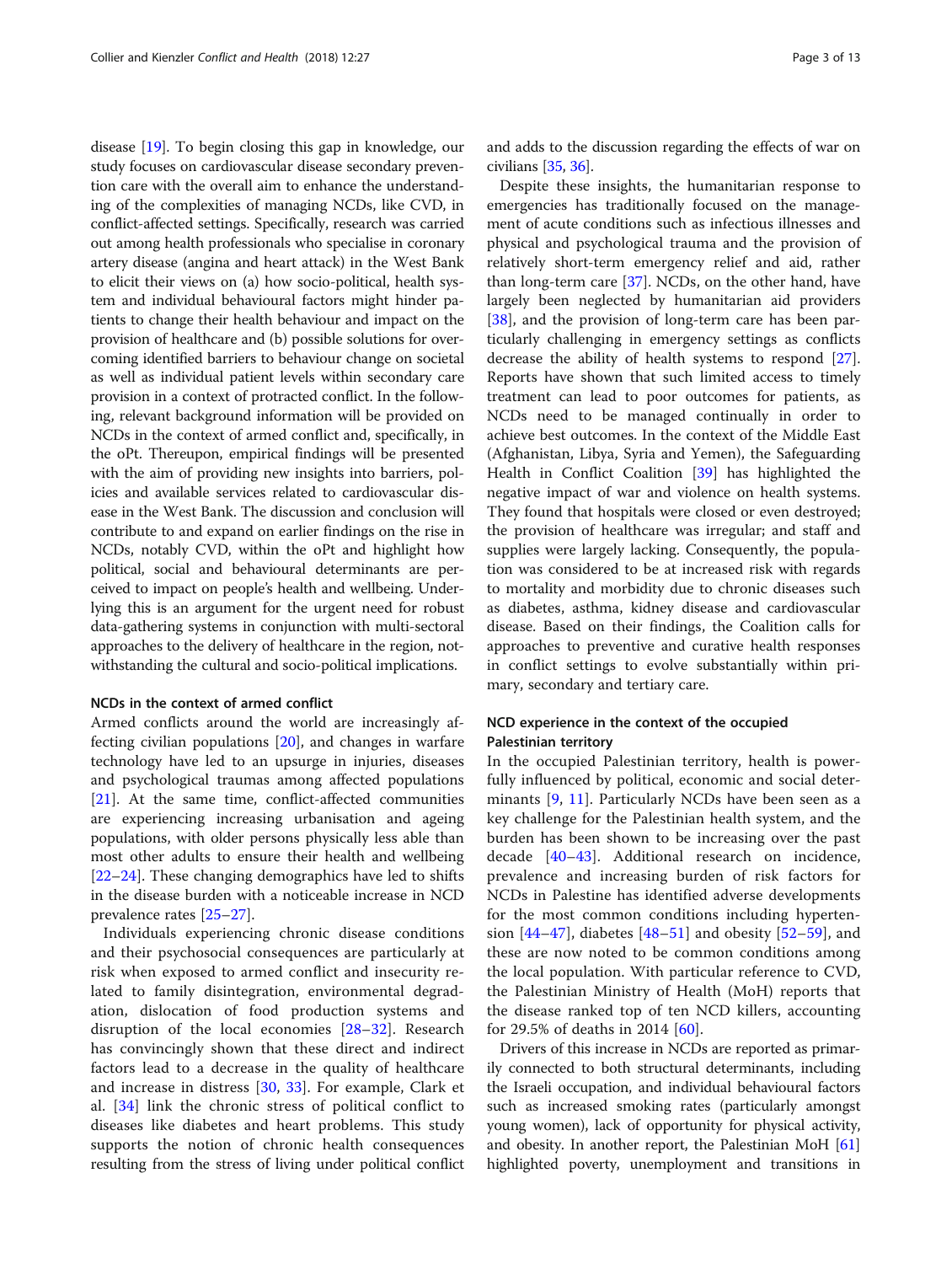food consumption patterns as contributing to the increasing prevalence of these behavioural risk factors, all of which are related to the development of NCDs, especially CVD. A study by Sousa and Hagopian [[12](#page-10-0)] notes that the Israeli checkpoints and road blocks, separation wall and military presence in Palestine limit access to medical equipment and medicine, compromise the education of healthcare professionals and block access to both preventive and curative health services. They argue that political and socio-economic instability are the main barriers to the success of the MOH's healthcare agenda as these factors are leading to an inability to provide appropriate follow-up healthcare to manage NCDs. Additionally, the study highlights that "(Palestinian) patients often could not afford medication due to increased unemployment and poverty resulting from the expropriation of land, destruction of businesses and homes, and loss of free movement for work" (p. 525). Such deficiencies are reported to exacerbate the conditions of patients suffering from chronic diseases such as diabetes or hypertension - the biggest risk factors for cardiovascular disease. Similarly, a report by the Safeguarding Health in Conflict Coalition [[39](#page-11-0)] highlights the Israeli occupation as an important barrier to health provision stating, "Israeli security forces created new checkpoints and refused to allow priority of passage to Palestinian ambulances until receiving authorization through bureaucratic channels, thereby delaying the transport of patients who were in the midst of emergencies by up to an hour" (p. 10). Additionally, Palestinian hospitals are reported to be raided regularly (to make arrests or to collect medical files and patient information) disturbing patient care and intervention.

It has been well documented that Palestinian patients require permits to travel to areas where many of them may be referred for further medical investigation, specialised treatment, surgery and other interventions. In addition to the permit requirement – which may take some time to receive and in many cases is refused – Palestinians are restricted in their mode and point of entry at the 98 fixed checkpoints in the West Bank (as of 31st January 2017) inhibiting their freedom of movement and right to health still further [\[10,](#page-10-0) [12](#page-10-0), [13](#page-10-0)]. According to a WHO Special Report [[14](#page-10-0)], the Israeli Civil Administration (ICA) denied health access, or delayed responding to requests, to one in five Palestinian patients seeking referral health care in 2011 and 2012, citing 'security' as the reason for denial.

To address some of the problems outlined above, the Palestinian MoH had previously developed a health plan with a particular focus on CVD, obesity-related diabetes and cancer. Unfortunately, its implementation was unsuccessful partly due to a lack of coordination between the various stakeholders involved working for the ministry and various non-governmental organisations [\[52](#page-11-0)]. More recently, the MoH, with support from WHO, has developed a national policy and strategy to prevent and manage NCDs based on a recognised need for both primary and secondary prevention  $[62]$  $[62]$ . Whilst covering legislation, regulation and inter-sectoral policy objectives, this plan does not specifically identify secondary care plans. This shortcoming might be partly related to the lack of locally relevant research evidence on risk factors, barriers and treatment outcomes in secondary care settings.

# Methods

This study employed a qualitative research design as an appropriate methodology to inquire into structural and individual barriers to achieving lifestyle modifications recommended for CVD secondary prevention among patients, from the perspective of Palestinian medical professionals based in secondary care. Particular attention was paid to health professionals' beliefs, experiences and views with regards to CVD secondary care and the ways in which they connected these to broader contextual factors including the political, social and economic determinants of health  $[63, 64]$  $[63, 64]$  $[63, 64]$  $[63, 64]$ . The study was carried out over a period of five weeks in 2015.

Study participants included 12 doctors aged between 26 and 63 who were predominantly male except for two female doctors. They held main appointments with private (5) and governmental healthcare services (5) as well as health NGOs (2) located in Ramallah (7), Nablus (1), Bethlehem (2), and East Jerusalem (2). Younger study participants identified as 'residents' and their length of qualification as a doctor ranged from two to four years; all of them worked in governmental hospitals. Doctors working in the private sector, on the other hand, had been qualified for between ten and 38 years and were more experienced in the field of cardiac investigations, diagnostics and subsequent interventions compared to their younger colleagues in the government health sector. The two doctors working in NGOs had both been qualified for over 12 years. All study participants provided cardiac interventions (i.e. coronary angiography), surgical interventions (i.e. stenting and coronary artery bypass grafting) as well as follow-up appointments to their patients.

Sampling for this study followed a purposeful and snowball sampling approach. Specifically, invitation emails were sent to ten main medical facilities providing cardiac interventions in the West Bank. Individual responses were received from three that were consequently followed up with further details of the study and information sheets. Staff from these institutions then connected the first author with colleagues working for other health facilities in government, private and NGO sectors.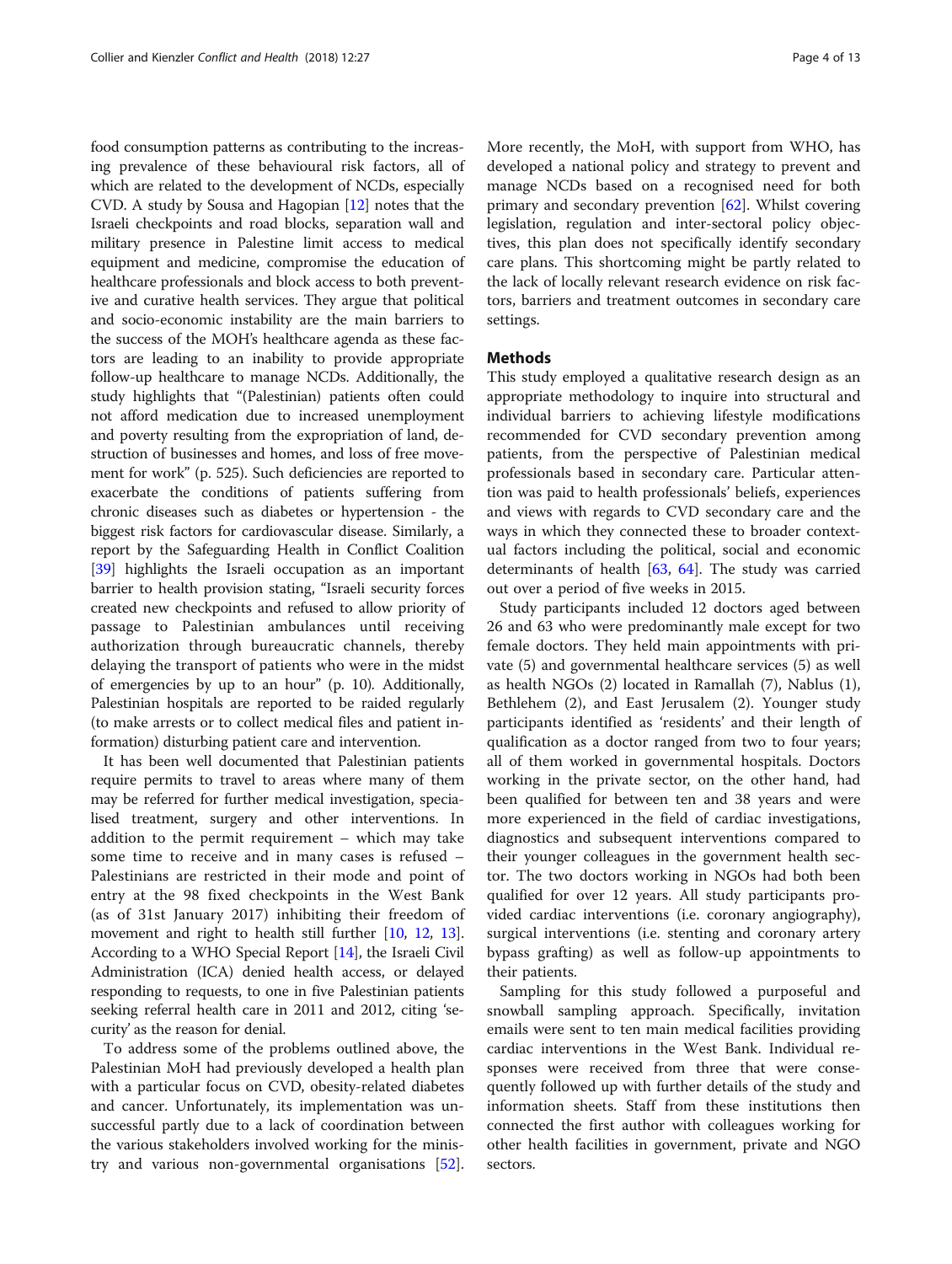Semi-structured interviews were conducted by the first author using a topic guide focusing on risk factors, barriers to healthcare and possible solutions for improved healthcare. Interviews were conducted in English except for one that was conducted in Arabic with a Palestinian translator. The interviews lasted between 40 and 70 min and were, with the consent of study participants, audio recorded and later transcribed verbatim by the first author. The data from the transcripts was subsequently coded inductively in order to understand the basic social processes arising within the study, and to begin to build categories and themes from the codes. Specifically, the coded data were, first, categorised and linked by relationship. Thereupon, links were established between the categories and properties defined such as phenomena, causal conditions, context, action strategies and consequences. Through an interpretative process, it was possible to identify the core categories that structure the following results section.

# Study limitations

This study aimed to include between eight and 15 health professionals currently working in the field of cardiovascular disease, particularly in secondary prevention care. It was hoped to obtain a selection of different health professionals to include doctors, nursing staff, physiotherapists, occupational therapists, psychologists and other relevant healthcare workers. However, it became apparent that this type of healthcare within the West Bank is only carried out by medical doctors, hence all interviewees being limited to that profession. Furthermore, it was intended for the sample to consist of an equal number of female/male participants. Unfortunately, gatekeepers mainly selected male colleagues and, therefore, only two out of the 12 interviews were conducted with female respondents. While it was not possible to establish the exact ratio of female to male doctors in Palestine, it is anticipated that there are likely to be far fewer female doctors than male, simply as a result of the historical culture of women in Arab societies and the worldwide domination of males within the medical profession. Nevertheless, it would have been important to interview more female doctors to provide, if any, differences in their perspectives of providing a service within a male-dominated profession and how this may impact on their ability to address the subject of secondary care. Different responses may have been given by female respondents to questions about differences between male and female patient behaviour, reflecting upon the lower status of women in that society. The language of respondents is also important in considering understanding, transparency and validity. All 12 interviews apart from one were conducted in English. Palestinian doctors' training is carried out in English therefore there is a shared understanding of medical terminology. There were, however, occasions when Arabic words were used to indicate something particular within the Palestinian culture in order to emphasise certain practices. The terms were later translated with the help of a Palestinian translator. The one interview carried out with a translator did provide the translator with an opportunity to contribute his own views and some personal answers to the interview questions, but these were not used as part of the transcription process or as valid evidence.

# Results

Health providers painted a fairly bleak picture of secondary care provision. As will become apparent, they related the current situation mainly to structural (political, social, economic and health systems) and individual behavioural risk factors, which deterred their patients from participating in lifestyle changes that could improve health outcomes from cardiovascular events. At the same time, the practitioners made concrete recommendations for actions that could be taken to overcome some of the less macro-political barriers on the system and individual patient levels, and to address problems identified within health provision itself.

### Structural risk factors and barriers to healthcare

All study participants referred to stress and insecurity as the main risk factors for the notable increase of CVD in the West Bank. According to them, stress was related to (a) structural determinants, particularly to the Israeli occupation, with its political instability, lack of freedom of movement and military presence and (b) daily stressors including economic hardship, unemployment and family conflicts. A doctor said, for instance:

I don't think it's just one thing, sometimes you'd get the stress from, you know, directly occupation-related, and sometimes you get the stress from the social economical status which is indirectly related to the occupation.

Stress and insecurity were also related to feelings of hopelessness for the future and depression. One doctor from a private practice indicated that 20% of his patients were prescribed antidepressants while another one working for a large governmental facility noted:

Living under occupation means not much to look forward to, occupation is (a) chronic disease.

Stress was considered to be associated particularly with the separation wall and Israeli checkpoints, both of which often prevent patients from reaching appropriately specialised health facilities in time. A doctor from a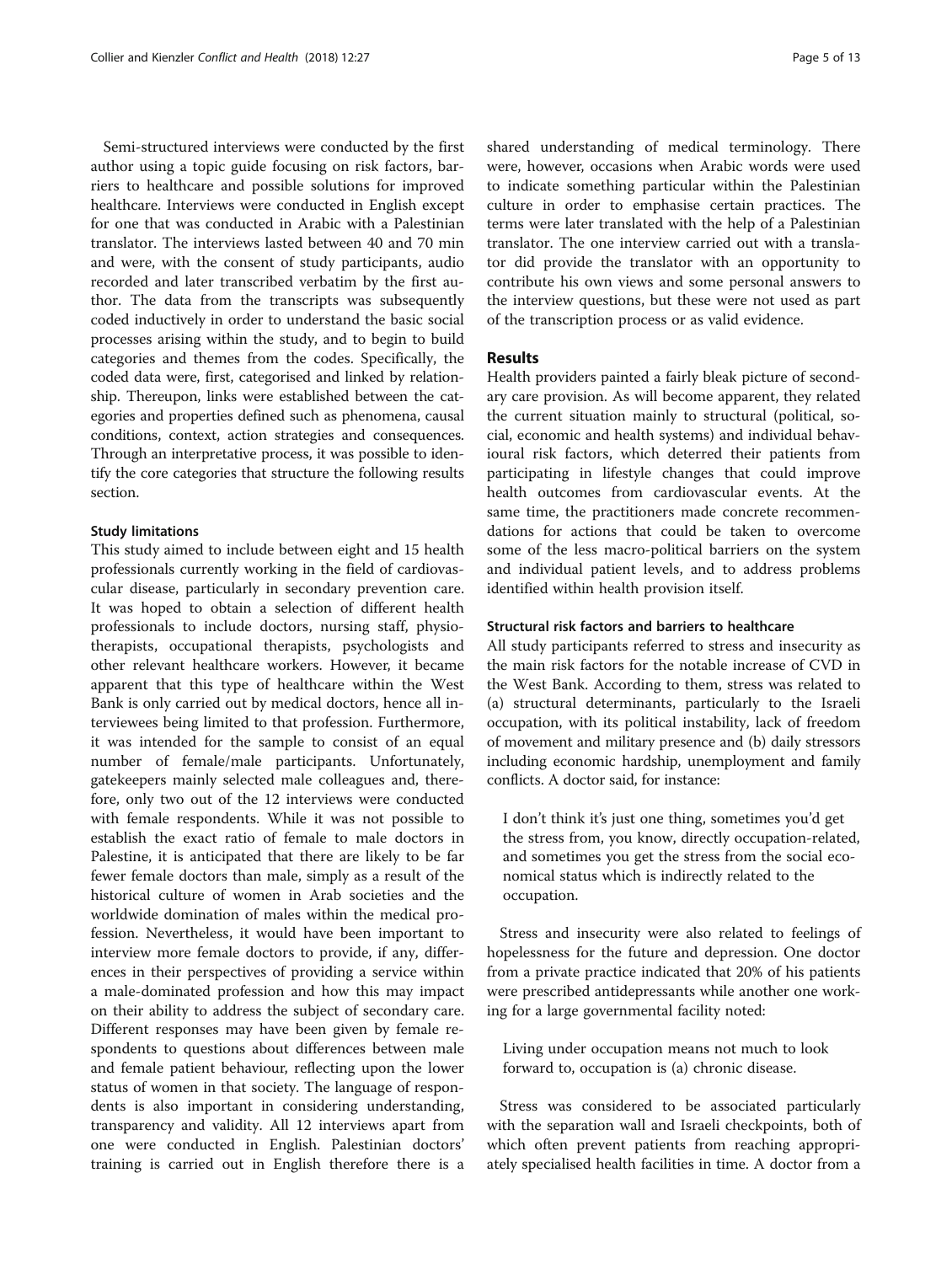governmental hospital outlined the problem for patients who need urgent medical treatment as follows:

If someone has (a) heart attack who comes to (the) hospital you hope that they present on time. The ideal of the recommended 'door to open' time of 90 min, or the ambulance to emergency room time of 1 h is laughable here. The patient needs a permit, basically a visa to visit [the] hospital. How could somebody with a heart attack get a visa? And if he comes, the physician needs a permit to reach the hospital. So it's a 'no win' situation.

Besides these political determinants, low socioeconomic status was considered an important factor impacting on self-care and, related to this, health outcomes. On the one hand, low salaries meant that patients lacked the capacity to purchase medication and, on the other, their long working hours did not permit them to engage in physical activity. One study participant explained:

The working hours are ridiculous and then, you know, you don't have enough time to go and do something (...) you don't have the time to go to the gym.

Even if patients were to consider the possibility of addressing such lifestyle changes, there was a reported lack of public spaces for recreation and leisure, and the local environment was described as deficient of suitable facilities for physical activity. Someone explained:

In Bethlehem, walking here, it's dusty, there's lots of cars, it's uphill [laughing]. There're no parks for people to walk around.

Also doctors in other West Bank cities lamented a lack of recreational areas and facilities that are designed for the use of adults, adolescents and children.

# Individual behavioural risk factors for CVD

Study participants referred to a number of behavioural risk factors for CVD including smoking, a sedentary lifestyle and diet and explained how they were exacerbated by the protracted political conflict and related stress. Smoking was recognised as a major issue that should be tackled to reduce the risk of cardiovascular disease:

Smoking is really a big, big problem here (…), maybe it could amount to about 70% of adult men who smoke in this part of the world.

Whilst all respondents considered a reduction in smoking important, they also highlighted that it was extremely difficult for patients to change this behaviour as

they used smoking as a means to combat the stress of living within a conflict zone and as a form of enjoyment. One respondent suggested that, due to the fact that people's circumstances are challenging, one of their escapes and possible means of enjoyment is through smoking.

Because living under occupation is the main issue here, you know, people are experiencing a hard life so cigarettes are an escape.

It was further noted that especially older patients were reluctant to quit smoking because they considered it to be a way of socialising and bringing some form of enjoyment into their occupation-affected and often insecure lives. Younger smokers, on the other hand, were believed to smoke mainly because they followed family patterns of smoking behaviour, and once started, it was a difficult behaviour to stop. In addition, several participants alluded to the worrying trend of the increasing number of women smoking shisha pipes, known as argila.

Another contributing factor to cardiovascular disease was felt to be the increasingly sedentary lifestyle of many Palestinian people. A particularly low uptake of physical exercise was noted due to the fact that it does not play an important role in people's everyday lives. "Exercise?" one of the doctors laughed, "Zero, we don't do it here really". This participant suggested that exercise is not an activity that is carried out within the Palestinian society habitually and on a wide scale. Numerous respondents reflected that the sedentary lifestyle contributes to the rise in obesity. It was noted to be of particular prevalence among women patients. For instance, two doctors highlighted that one of the reasons why there were more women presenting with CVD was because their lifestyle was believed to be more sedentary than that of men, that is, they were less active because they stayed at home more. This could imply that these health providers viewed women in a stereotypical female role and that being responsible for the home and childcare are viewed as 'sedentary' activities. It was also suggested that there might be an increased presentation of CVD amongst women because they tend to stay at home when ill and are believed to visit hospitals more rarely. This could result in delayed hospital presentations by which time some risk factor complications may have already set in.

Furthermore, a change in dietary habits among patients was believed to lead to diabetes, obesity and high cholesterol. This was often attributed to the influence and transference over time to a Westernised diet such as high-fat fast foods and sugary drinks particularly by younger people who now opt for this in preference to traditional home-cooking. A health provider reasoned: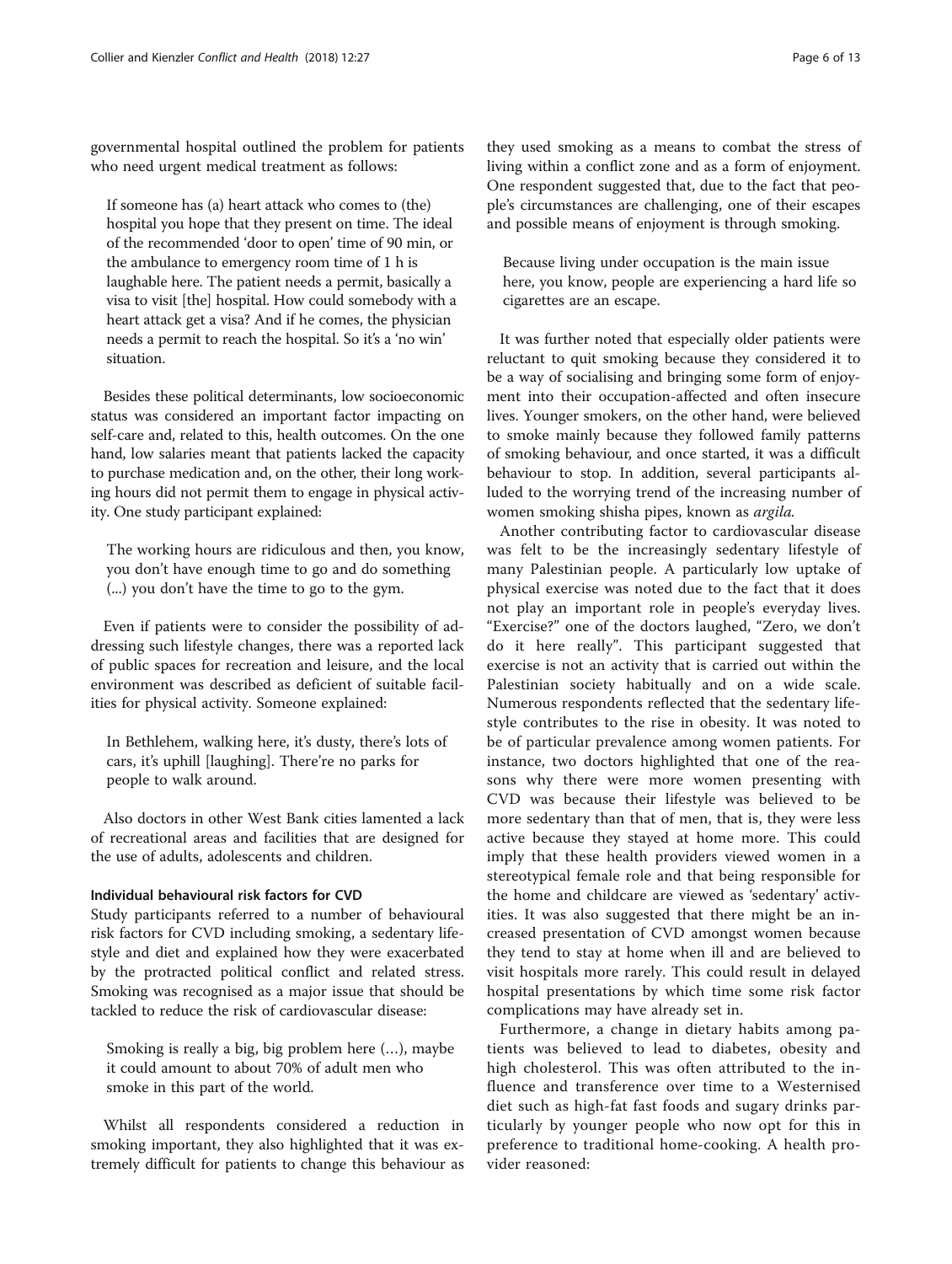Now, unfortunately we're getting slowly into this (…) Westernised lifestyle. This means obesity and all its problems such as diabetes, high cholesterol and a sedentary lifestyle. These all lead to cardiac diseases being the number one problem here.

The cultural change in the lifestyle habits of patients was identified especially by the older study respondents who, over their long years of working in cardiovascular medicine, were seeing more women smoking and noticing less healthy dietary choices. Correspondingly, many of the younger doctors also seemed to be aware that these cultural changes presented a significant problem for tackling risk factors, but felt that the patients' lack of motivation was a key factor in encouraging lifestyle change.

A number of doctors stated that, despite apparent patient awareness of the benefits of adopting healthier lifestyles, this lack of motivation was compounded by a level of complacency around family illness history relating to CVD. It was felt this near denial led to many patients not considering making lifestyle changes until after the occurrence of their own heart attack. Doctors also felt this complacency accounted for the noticeable increase in younger patients now presenting with CVD as, despite having a positive family history, young people were not addressing any required behavioural changes to reduce their own risk of CVD. This noted self-regard in the young was connected to a lack of motivation, in part due to people's circumstances:

It's the lack of motivation which (…) I would say under the current circumstances, (…) could not be changed. It is more difficult because when you look at the circumstances (…), the political conditions in general, there is not much hope for the younger generation .

This poor motivation for behaviour change, often driven by low mood, was believed to exist despite apparent patient awareness of the benefits of adopting healthier lifestyles.

# Proposed solutions for improved secondary care provision

Respondents reflected upon what kinds of changes would be necessary and feasible to help people change their behaviour under these challenging circumstances. In particular, they highlighted the importance of developing multi-disciplinary teams in their clinics, improving communication and referral structures, increasing human and material resources, engaging more in advocacy and, importantly, policy development..

Health providers explained that they would be able to work more effectively if they could work in multidisciplinary teams with specialists from various relevant departments. One practitioner commented that this would help him to:

Take my decision in the next step (of patient) management, this would be better for the patient. I feel there is a shortage of physiotherapists, dieticians and nurses, and this affects my work actually.

It was also suggested that working more closely with specialists from other health departments would improve the handover and continuation of patient treatment. Several doctors commented on the particular need for endocrinologists to address the increasing presentation of diabetic patients with complications, as this could affect the onset of CVD.

This lack of integrated healthcare was also connected to the importance of improving communication between and within health departments. One practitioner said for instance:

We have a defect here in our system in that not every patient is followed by the same specialist and so I guess there's a defect in the communication between the doctors here in our department.

This poor communication was also reported between primary and secondary healthcare providers. A doctor outlined:

Actually there is no satisfaction, there is no good cooperations between the hospital and the diabetic centre for primary healthcare, it is above our ER but we don't have any communication.

In terms of a possible solution to this problem the same doctor explained:

We should include it together, the endocrinologist in the diabetes centre (…) and with cardiologist for acute coronary syndrome to manage the risk factor from there and we manage the acute events.

Other respondents echoed the importance of working across specialisations as it was felt to be crucial for monitoring, follow-up and on-going education for lifestyle support such as smoking cessation and dietary adherence.

In order to further improve secondary healthcare for CVD, several health practitioners emphasised the importance of having enough staff on hand. Yet it is important to note that they differed in their views on whether or not there were enough medical experts available to assess and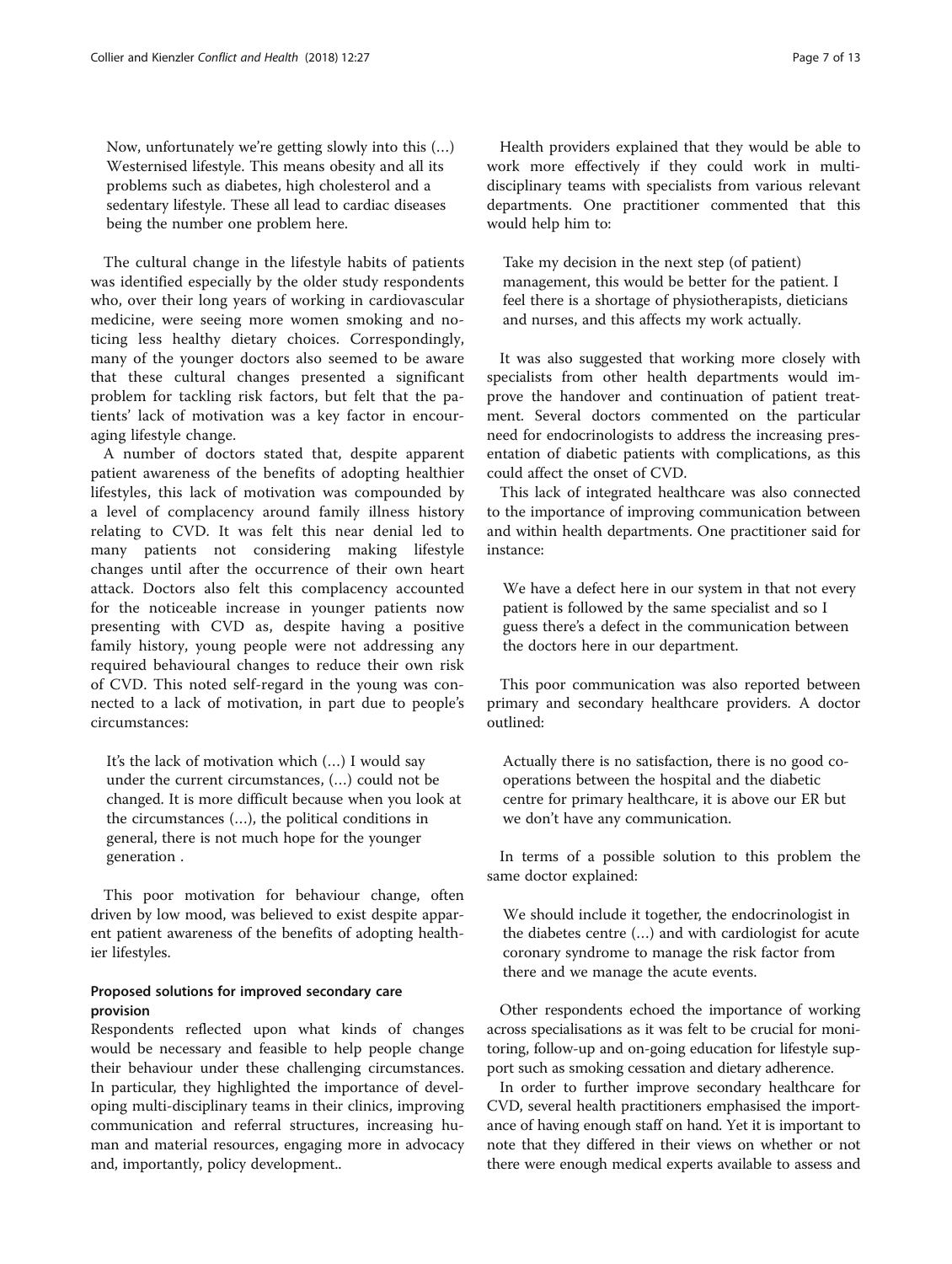care for patients with CVD. Half of them considered there to be enough residents in their clinic while others highlighted a lack of doctors and specialists, such as those working in endocrinology, who could do more to provide support for diabetic patients. It was noticeably the younger practitioners working in the governmental hospitals who complained about a lack of specialists.

In addition to a lack of staff, respondents referred to a shortage of equipment. This, it was explained, led to many patients with known risk factors for cardiovascular disease not being supported in monitoring their condition appropriately, and not receiving adequate advice that may prevent complications or the leading to chronic disease. As a result, respondents stated that there is a higher presentation of patients to secondary care facilities once complications have set in and a rise in the presentation of younger patients with cardiovascular disease. In addition, doctors felt that patients were confused about where to go for treatment and often bypassed initial services and, instead, headed straight to secondary care. It was believed that another reason they may present initially at secondary care was due to patient concerns about the current state of primary care services. Consequently, patients preferred to attend secondary care facilities as they had more 'trust' in the hospital service.

Besides the faults highlighted within the primary care provision leading patients to default to secondary care services, doctors suggested other solutions to support patients to manage their CVD such as advocacy, research and health policy. In terms of advocacy, they argued that regardless of patient reluctance to behaviour change, a doctor's most important role was education and reaching a compromise with patients about lifestyle change and treatment options. It was considered that education could be provided through the doctor-patient relationship or via social media. One study respondent stated that he carried out regular radio presentations where he focused on particular risk factors for CVD and provided advice for listeners. However, some respondents noted the relevance of the educational level of patients to be able to understand and follow advice:

The good news is our society is one of the mosteducated societies in the whole Arab world (…), but at the same time there are areas in Palestine where people are much less educated and this means the compliance (...) and you talk to the family or somebody who's well educated in the family you might (still) get problems in their understanding of the disease, and the need of follow up.

Reference was made by participants to the importance of evidence to inform priority setting. Two doctors

noted a lack of published statistics to support the widely acknowledged increase in the presence of CVD risk factors:

We don't have national statistics, at least good ones, to be sure what we are seeing.

This could be significant as potentially, without the knowledge of the number of patients presenting with risk factors, it may be difficult to consider how to plan, prioritise and fund health conditions.

Relating to an identified possible solution at policy level by participants, it was suggested that more could be done particularly within the food and tobacco industries. In relation to tobacco, one doctor commented:

It's difficult because you need to go another ten, twenty years to be able to enforce that there is no smoking in public places.

This would imply that any potentially helpful policy changes take a long time to implement.

With regard to the food industry, mention was made of there being two types of restaurants – a costly one offering low calorie food, and a cheaper one with high calorie content. This was felt to be unfair as busy, hardworking or impoverished people would visit the cheaper restaurants and, thereby, subject themselves to a diet that was not considered to be in the least bit helpful in reducing the risk of CVD.

# **Discussion**

Focusing on the views of Palestinian health professionals on barriers and resources for CVD secondary care prevention in the West Bank, this study has highlighted their perceptions on how socio-political, health system and behavioural factors impact on their and individual patients' ability to manage cardiovascular risk factors in a setting affected by protracted conflict. Based on the data presented, this discussion will bring to the fore the complex ways in which these determinants are entangled and why understanding this entanglement is crucial in order to develop adapted and context-specific health interventions for the field of CVD secondary care.

# Complex entanglements: Socio-political, health system and individual factors

In terms of *political factors*, respondents emphasised first and foremost the detrimental health impact of the Israeli occupation by linking it to high emotional stress levels and low quality of life, economic hardship, loss of free movement and a barrier to the access and provision of healthcare. Social factors affecting CVD secondary care prevention were mainly related to daily stressors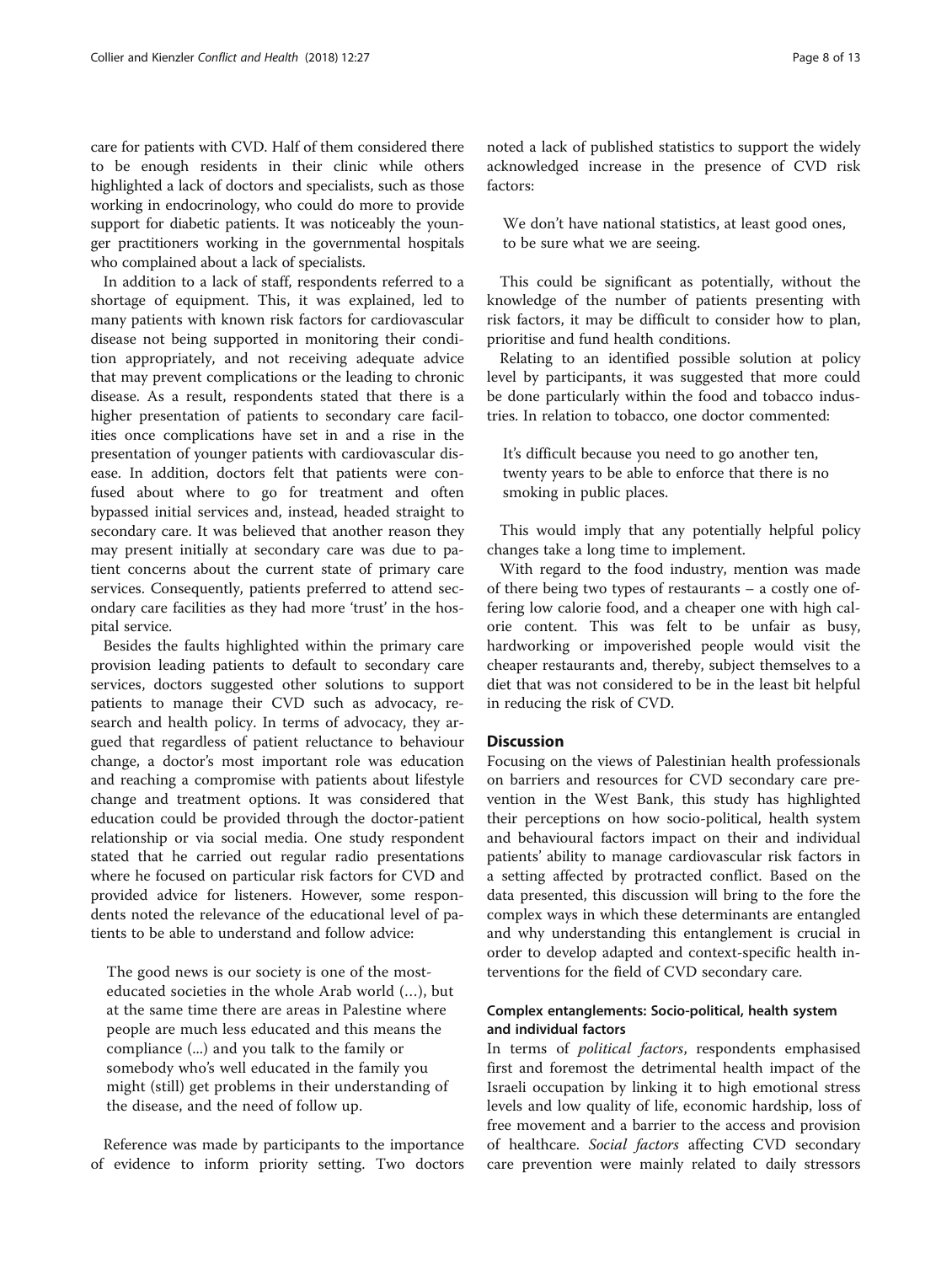[[65\]](#page-11-0) such as low salaries and high workload as well as gender- and age-related factors. Both political and social determinants were perceived to directly and indirectly influence *behavioural factors*, particularly smoking, unhealthy diet and an increasingly sedentary lifestyle.

The results also made apparent the ways in which healthcare professionals perceive these multiple-level factors to come together in people's lives and, thus, shape individual health outcomes as well as treatment effectiveness. For instance, they explained how smoking, a behavioural risk factor, is linked to (a) the military occupation in that people recur to smoking as a form of stress relief; (b) enjoyment and a way of socialising among peers; and (c) family tradition as younger people follow in the footsteps of their parents and grandparents. Similarly, a sedentary lifestyle was referred to as more than just a behavioural risk; it was connected to gendered norms, cultural habits, lack of adequate spaces for exercise and a restriction of movement especially for those living close to checkpoints or illegal settlements (for comparison see also  $[66]$ ). These perceptions are mirrored in epidemiological research in the region, which has found strong links between military occupation, economic hardship and psychosocial stress [\[67](#page-11-0)], hypertension and obesity [\[52\]](#page-11-0) and cardiac health [\[68](#page-11-0)].

Health providers made apparent that in order to provide adequate treatment, it is crucial for the health system to be responsive to the complex links between societal- and individual-level health factors. Indeed, public health messages focusing primarily on individual behaviour change were not believed to be sufficient in a context where people have a lack of control over their lives due to structural and social barriers. This notion is reinforced by a Palestinian Ministry of Health [\[61\]](#page-11-0) report stating, "Palestinian society and the PNA [Palestinian National Authority] have little control over the social determinants of health" due to "deep inequities of power and wealth between Palestine and Israel with the latter controlling most aspects of daily life" (p. 9).

Consequently, a broader set of services is required that address, besides medical problems, also social, economic and political factors or, what has been called, the "causes of the causes" of ill health [[69,](#page-11-0) [70](#page-12-0)]. This is in line with recommendations of the WHO [\[67](#page-11-0)] which foreground improving social determinants of health and inequities by tackling daily living conditions; inequitable distribution of power, money and resources; and measuring and understanding the problem and assessing the impact of action. In other words, as the WHO's Director General stated, "Healthcare is an important determinant of health. Lifestyles are important determinants of health. But (…) it is factors in the social environment that determine access to health services and influence lifestyle choices in the first place" [\[14](#page-10-0)]. While we agree with this

overall statement, it needs to be understood that, in Palestine, a focus on social determinants of health can only be fruitful, if it is tightly linked to human rights and justice [[71\]](#page-12-0). Indeed, Giacaman and colleagues write:

"Hope for improving the health and quality of life of Palestinians will exist only once people recognize that the structural and political conditions that they endure in the occupied Palestinian territory are the key determinants of population health" (p. 847).

#### Proposed solutions for improving CVD secondary care

While study participants were aware of the intricacies outlined above, their proposed solutions for improving CVD outcomes were less concerned with larger structural issues than with behavioural change and medical treatment. The reason for this could be at least twofold. First, it could be due to their professional training considering that cardiologists in secondary care tend to be more likely to see their role as diagnostic and located in the management of acute events. They may, therefore, feel less suited to consider prevention and management of long-term conditions let alone working across sectors to deliver more holistic approaches to healthcare. Second, it could also be related to their own sense of powerlessness in the face of political and structural violence.

What health providers agreed on was that the increase and detrimental consequences of CVD should be addressed by the Ministry of Health at a systems and policy level. In particular, they focused on the importance of prevention, system development and policy improvement. First, practitioners suggested shifting action from treatment to health promotion by focusing on prevention through awareness-raising and education campaigns to inform the public about adverse risks, related to as smoking, obesity, and lack of physical activity. While such approaches have been shown to prevent CVD, it has to be recognised that they have crucial limitations when implemented in conflict-affected areas. First, checkpoints and the Israeli settlements can make it difficult to be physically active outdoors due to threats, harassment and controls. Second, the environment is often considered inappropriate for physical exercise for adults and children alike. For instance, a study by Abdul-Rahim and colleagues [\[72](#page-12-0)] has pointed to a lack of sex-segregated facilities that prevents particularly women from participating in sports. Interestingly, however, studies have also shown that living in rural areas in Palestine can be a protective factor due to the fact that agricultural labour is more physically demanding and there is better access to healthy foods [[41\]](#page-11-0). At the same time, it has to be acknowledged that farming communities (particularly those located in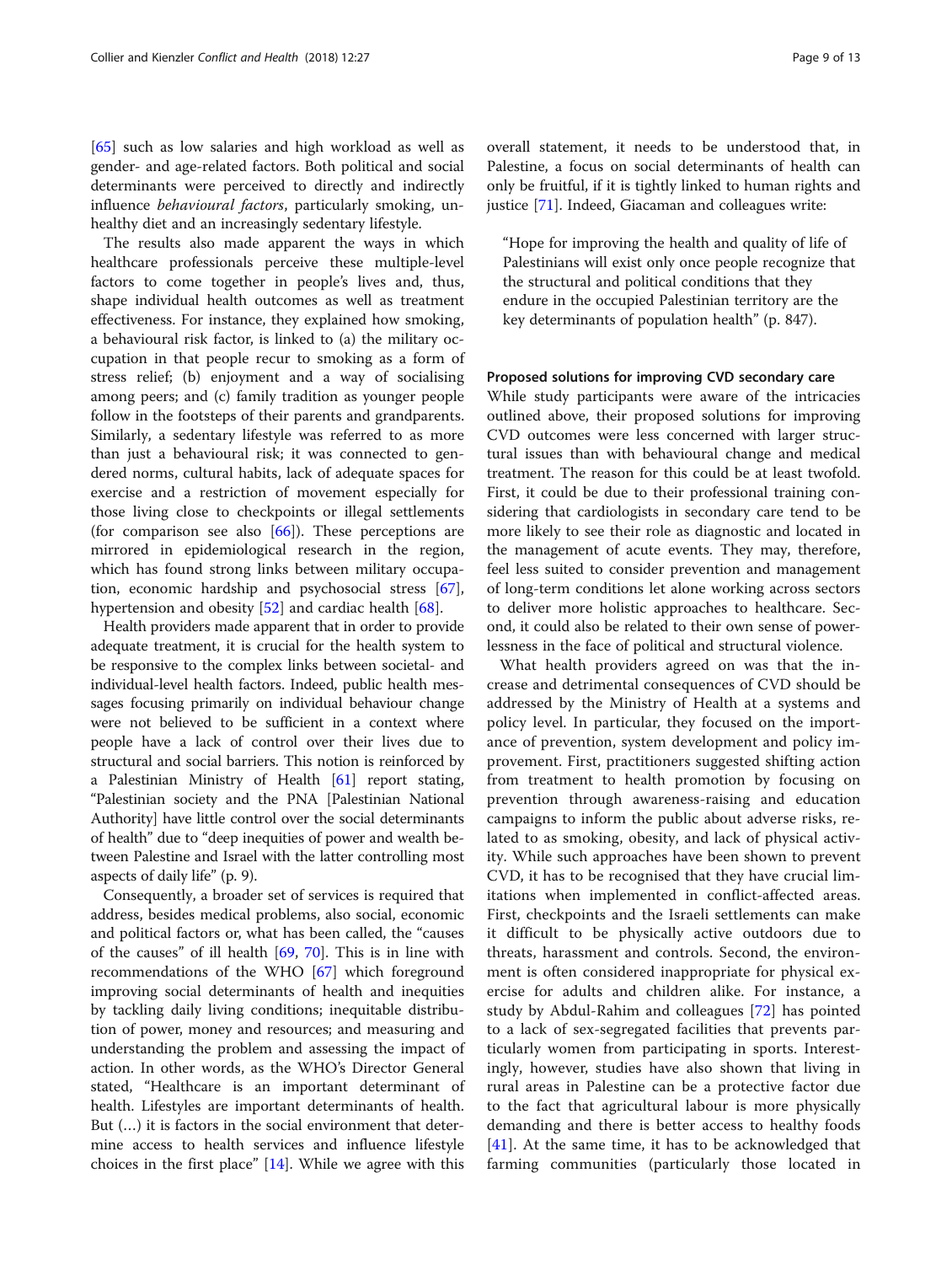Area C of the West Bank) are regularly affected by land confiscations and the control of water sources by Israel – a situation which has been linked to a change in diet generally from one that basically relied on locally grown food including fruit and vegetables to one consisting of processed, fatty, sugary, fast food [[52\]](#page-11-0).

Second, practitioners called for a significant improvement of primary care services in order to alleviate the pressure on secondary care. According to them, primary care services were wholly inadequate in terms of risk factor monitoring and follow-up, leading to patients choosing to present directly to secondary care services. To solve this dilemma, the majority of participants highlighted the need for a more cohesive interface between primary and secondary care provision by improving communication between these two services, and between specialists involved in a patient's care. Besides improved communication, they also demanded more streamlined referral processes, the implementation of multi-disciplinary teams, a greater number of specialists, and additional resources for staffing. While these demands are certainly well placed, they have to be viewed within a context of resource scarcity (excluding salaries, the health budget amounts to about \$322,729,780) where the MoH is confronted with a yearly budget deficit of around 45%. Most of the available budget is already spent on medical referrals, medication and medical and laboratory supplies which leaves little room for large-scale system development, let alone addressing upstream determinants of health [\[60\]](#page-11-0).

Third, policy development was considered an important measure to improve NCD prevention and treatment. Recently, the Ministry of Health has indeed formulated a vision to develop a multi-sectoral strategy for NCD prevention and control in the region [[53\]](#page-11-0). According to the document, such a strategy would address tobacco control and tobacco taxes, health nutrition (including regulation marketing of food and non alcoholic beverages to children), salt intake, saturated fat intake, and physical activity. Yet, it remains unclear how exactly these measures will be implemented and what the challenges may be. For instance, any policy around tobacco control may be difficult to realise considering that the oPt is not yet a signatory to the Framework Convention on Tobacco Control (FCTC) as it was not deemed to be a State when the Convention was signed (2003–4). Nevertheless, the oPt has adopted an anti-smoking law, raised the taxes on tobacco products, banned the public promotion of tobacco and placed written health warnings on products while trying to combat tobacco smuggling despite the fact that it is unable to completely control the border crossings [[60](#page-11-0)]. This last point highlights once again that the implementation of a multi-sectoral NCD prevention strategy cannot be viewed in isolation, but in a context where the Palestinian government has limited room for manoeuvre due to the Israeli occupation and related political fragility and insecurity.

# Conclusion

Due to globalisation and population ageing, noncommunicable diseases such as cardiovascular disease are on the rise worldwide. This trend can also be noticed in conflict-affected areas where, until recently, infectious diseases and injuries were the main drivers of morbidity and mortality. Consequently, medical and social intervention strategies will have to be adapted to reflect these emerging trends while also taking local contextual factors into account, which shape, often in very distinct ways, health needs, help- and healthseeking behaviours and access to healthcare. This is of particular relevance for the oPt which has been under Israeli occupation for over 50 years. This conflict has not only impacted on the ability of health providers to deliver healthcare in an environment fraught with barriers, but also on the Palestinian people to access such healthcare and to be motivated to engage in adopting a healthier lifestyle, the result of which is evident from the increase in CVD across the region.

To provide meaningful healthcare in such a complex context, it is important to generate inter-disciplinary, locally relevant evidence related to CVD prevalence rates, health-seeking behaviour, access to health and social care, and outcomes of intersecting medical and socio-political intervention strategies. Moreover, it is important to generate locally relevant and reliable data on CVD and treatment effectiveness in order to be able to estimate costs, resources required, policy and decision-making management. The absence of such data, in turn, can significantly hamper the effectiveness of primary and secondary care services. Thus, improved pathways need to be established between inter-disciplinary data collection and inter-sectoral healthcare delivery with a view to improve health, equity and justice in the long-term.

#### Abbreviations

CVD: Cardiovascular disease; ER: Emergency room; ICA: Israeli civil administration; LMIC: Low- and middle-income country; MENA: Middle East and North Africa; MoH: Ministry of health; NCD: Non-communicable disease; NGO: Non-governmental organisation; oPt: Occupied Palestinian territory; PNA: Palestinian national authority; PNSHP: Palestinian national strategic health plan; UK: United Kingdom; WHO: World Health Organisation

#### Acknowledgements

The authors would like to thank those health professionals who participated in the study and gave their time for interviews.

#### Funding

The research was funded generously by two grants. The Elizabeth Casson Memorial Trust supported the data collection phase in the oPt. The Research Council UK (RCUK) contributed to the analysis and writing stage of this article.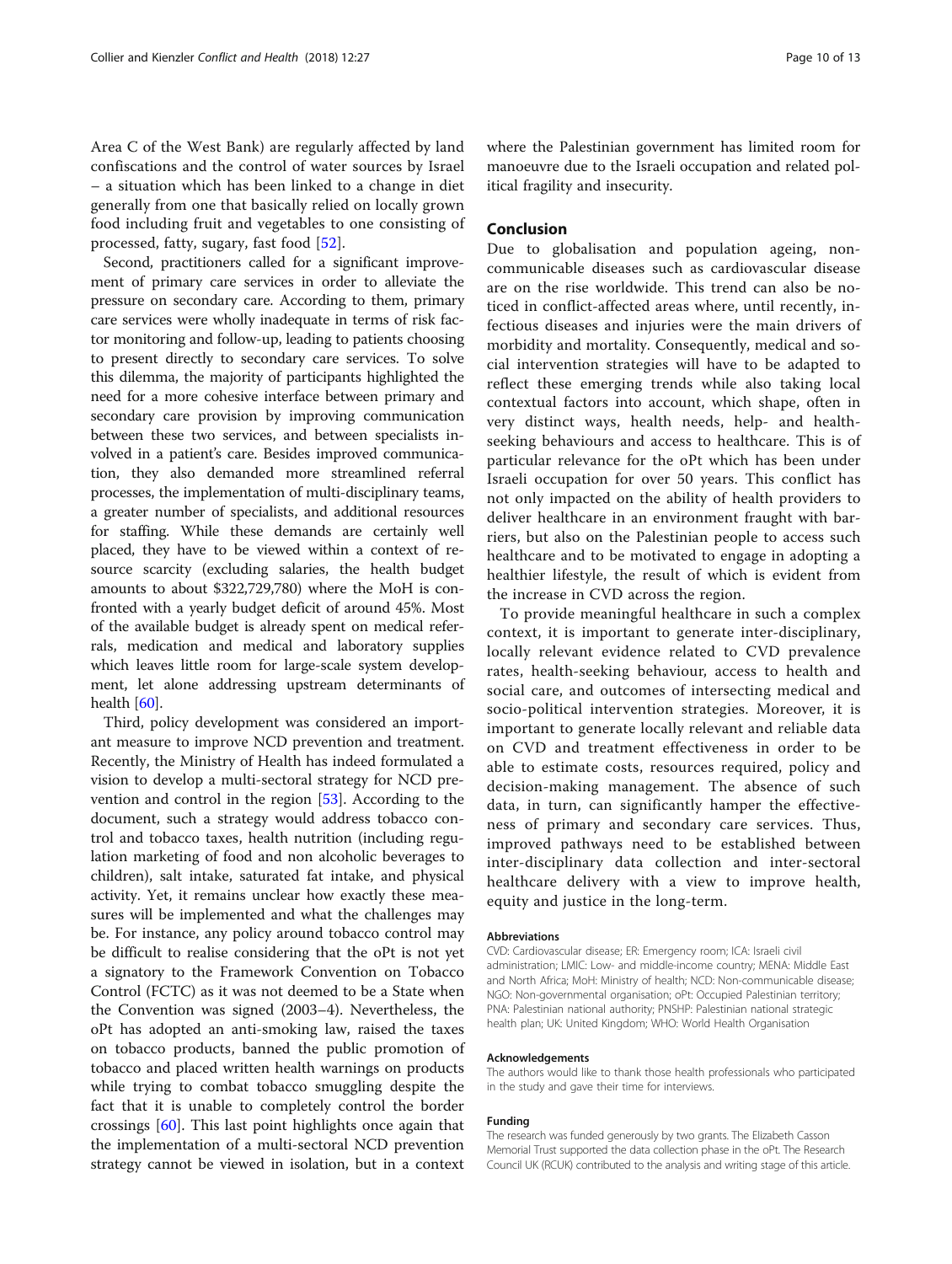#### <span id="page-10-0"></span>Authors contributions

JC collected, analysed, and interpreted the data and did most of the writing of the text presented here. HK provided supervision throughout the data collection, analysis and writing phases and wrote and revised sections of this manuscript. Both authors read and approved the final manuscript.

#### Author information

Jane Collier is a Specialist Occupational Therapist (OT) with over 20 years experience working within the NHS. She is currently the OT lead with cardiovascular rehabilitation services for the Guy's & St. Thomas's NHS Hospital Trust. She is a member of the UK-EMT Rehabilitation Cell, and completed an MSc in Global Health & Social Justice in 2015 with King's College London.

Hanna Kienzler is a Senior Lecturer (Assistant Professor) in the Department of Global Health & Social Medicine at King's College London. She has a long-standing academic interest in the field of global health, in connection with organised violence, ethnic conflict, and complex emergencies, and their health and mental health outcomes. She conducts ethnographic research on the impact of war and trauma on women in Kosovo, on new mental health treatment options for torture survivors in Nepal, and on humanitarian and mental health interventions in the occupied Palestinian territory and Kosovo. She holds two major grants: a Wellcome Trust Collaborative Award to investigate community-based support for persons with mental health problems in Palestine, Ghana and the UK and a RCUK grant to build research capacity in the field of mental health in conflict affected areas of the Middle East with particular focus on Palestine.

## Ethics approval and consent to participate

Ethics approval was acquired from the Research Ethics Board at King's College London (Ref KCL/14/15–38). Study participants were provided with a Consent Form for signature.

#### Competing interests

The authors declare that they have no competing interests.

#### Publisher's Note

Springer Nature remains neutral with regard to jurisdictional claims in published maps and institutional affiliations.

#### Author details

<sup>1</sup>Cardiovascular Rehabilitation Team, Guy's & St. Thomas's Hospital NHS Foundation Trust, 1st Floor Becket House, 1 Lambeth Palace Road, London SE1 7EU, UK. <sup>2</sup>Department of Global Health & Social Medicine, Room 2.7a East Wing, School of Global Affairs Faculty of Social Science and Public Policy, King's College London, Strand, London WC2R 2LS, UK.

# Received: 23 November 2017 Accepted: 26 April 2018 Published online: 16 July 2018

#### References

- 1. World Health Organisation. Non-communicable diseases. 2015. [http://www.](http://www.who.int/mediacentre/factsheets/fs355/en/) [who.int/mediacentre/factsheets/fs355/en/](http://www.who.int/mediacentre/factsheets/fs355/en/) (2015). Accessed 4 August 2016.
- 2. Yusuf S, Rangarajan S, Teo K, Islam S, Li W, Liu L, Bo J, Lou Q, Lu F, Liu T, Yu L, Zhang S, Mony P, Swaminathan S, Mohan V, Gupta R, Kumar R, Vijayakumar K, Lear S, Anand S, Wielgosz A, Diaz R, Avezum A, Lopez-Jaramillo P, Lanas F, Yusoff K, Ismail N, Iqbal R, Rahman O, Rosengren A, Yusufali A, Kelishadi R, Kruger A, Puoane T, Szuba A, Chifamba J, Oguz A, McQueen M, McKee M, Dagenais G, Investigators PURE. Cardiovascular risk and events in 17 low-, middle-, and high-income countries. N Engl J Med. 2014;371(9):818–27.
- 3. Alwan A, Alwan N, Jabbour S. Non-communicable Diseases –I: burden and approaches to prevention. In Jabbour J, Giacaman R, Khawaja M, Nuwayhid, editors. Public health in the Arab world. Cambridge University press; 2012. p.149–163.
- 4. Fuster V and Kelly B. Committee on Preventing the Global Epidemic of Cardiovascular Disease. Meeting the challenges in developing countries. In: Promoting cardiovascular health in the developing world: a critical challenge to achieve Global Health. Institute of Medicine. Washington (DC): National Academies Press (US); 2010.
- 6. Collins DRJ, Jobanputra K, Frost T, Muhammed S, Ward A, Abe Shafei AA, Fardous T, Gabashneh S, Heneghan C. Cardiovascular disease risk and prevention amongst Syrian refugees: mixed methods study of Médecins Sans Frontières programme in Jordan. Confl Heal. 2017; [https://doi.org/10.](https://doi.org/10.1186/s13031-017-0115-z) [1186/s13031-017-0115-z](https://doi.org/10.1186/s13031-017-0115-z). Accessed 4 January 2018
- 7. World Health Organisation. Noncommunicable diseases country profiles 2014. [https://scholar.harvard.edu/vincentjelani/publications/who](https://scholar.harvard.edu/vincentjelani/publications/who-noncommunicable-diseases-country-profiles-2014)[noncommunicable-diseases-country-profiles-2014.](https://scholar.harvard.edu/vincentjelani/publications/who-noncommunicable-diseases-country-profiles-2014) Accessed 24 Jan 2018.
- 8. Husseini A, Abu-Rmeileh NM, Mikki N, Ramahi TM, Ghosh HA, Barghuthi N, Khalili M, Bjertness E, Holmboe-Ottesen G, Jervell J. Cardiovascular diseases, diabetes mellitus, and cancer in the occupied Palestinian territory. Lancet. 2009;373(9668):1041–9.
- Bhaiwala Z. Health under occupation: constraints on access to healthcare in the Palestinian territories. Mondoweiss. The war of ideas in the Middle East. 2015. <http://mondoweiss.net/2015/08/constraints-palestinian-territories>. Accessed 27 August 2016.
- 10. Eklund L, Martensson U. Using geographical information systems to analyse accessibility to health services in the West Bank, occupied Palestinian territory. East Mediterr Health J. 2012;18(8):796–802.
- 11. Giacaman R, Abdul-Rahim HF, Wick L. Health sector reform in the occupied Palestinian territories (OPT): targeting the forest or the trees? Health Policy Plan. 2003;18(1):59–67.
- 12. Sousa C, Hagopian A. Conflict, health care and professional perseverance: a qualitative study in the West Bank. Global Public Health. 2011;6(5):520–33.
- 13. Vitullo A, Soboh A, Oskarsson J, Atatrah T, Lafi M and Laurance,T. Barriers to the access to health services in the occupied Palestinian territory: a cohort study. Lancet 2012;380:S18–S19.
- 14. World Health Organisation. Right to Health: Crossing barriers to access health in the occupied Palestinian territory. 2013. [http://www.emro.who.int/](http://www.emro.who.int/images/stories/palestine/documents/WHO_-_RTH_crossing_barriers_to_access_health.pdf?ua=1) [images/stories/palestine/documents/WHO\\_-\\_RTH\\_crossing\\_barriers\\_to\\_](http://www.emro.who.int/images/stories/palestine/documents/WHO_-_RTH_crossing_barriers_to_access_health.pdf?ua=1) [access\\_health.pdf?ua=1](http://www.emro.who.int/images/stories/palestine/documents/WHO_-_RTH_crossing_barriers_to_access_health.pdf?ua=1). Accessed 20 July 2015.
- 15. Efrati I. Huge disparities between Israeli, Palestinian health-care systems. Haaretz: Says Rights Group; 2015. [http://www.haaretz.com/israel-news/.](http://www.haaretz.com/israel-news/.premium-1.636228) [premium-1.636228.](http://www.haaretz.com/israel-news/.premium-1.636228) Accessed 27 July 2015
- 16. Mahmoud A. Health Challenges in Palestine. Science & Diplomacy. 2013;3. [http://www.sciencediplomacy.org/perspective/2013/health-challenges-in](http://www.sciencediplomacy.org/perspective/2013/health-challenges-in-palestine)[palestine](http://www.sciencediplomacy.org/perspective/2013/health-challenges-in-palestine). Accessed 22 December 2015.
- 17. Mataria A, Khatib R, Donaldson C, Bossert T, Hunter DJ, Alsayed F, Moatti J. The health-care system: an assessment and reform agenda. Lancet. 2009; 373(9670):1207–17.
- 18. World Heart Federation. Secondary cardiovascular disease prevention and control. 2014. [http://www.championadvocates.org/assets/downloads/WHF\\_](http://www.championadvocates.org/assets/downloads/WHF_Global_Burden_Doc.pdf) [Global\\_Burden\\_Doc.pdf](http://www.championadvocates.org/assets/downloads/WHF_Global_Burden_Doc.pdf) . Accessed 16 August 2015
- 19. Karwalajtys T, Kaczorowski J. An integrated approach to preventing cardiovascular disease: community-based approaches, health system initiatives, and public health policy. Risk Manag and Healthc Policy. 2010;3:39–48.
- 20. Solana JA. Secure Europe in a better world: European security strategy. Paris: European Union Institute for. Secur Stud. 2003; [http://www.consilium.](http://www.consilium.europa.eu/media/30823/qc7809568enc.pdf) [europa.eu/media/30823/qc7809568enc.pdf](http://www.consilium.europa.eu/media/30823/qc7809568enc.pdf). Accessed 10 Feb 2017.
- 21. Kienzler H, Pedersen D. Strange but common bedfellows: the relationship between humanitarians and the military in developing psychosocial interventions for civilian populations affected by armed conflict. Transcult Psychiatry. 2012 Jul;49(3–4):492–518.
- 22. MSF (Medecins Sans Frontieres). Older people in crises: A review of MSF's approach to vulnerability and needs. 2012. http://www.msf.org.uk/sites/uk/ files/older\_people\_in\_crisis\_final\_oct\_2012.pdf. Accessed 8 March 2017.
- 23. Ridout A. Older voices in humanitarian crises: calling for change. HelpAge International. 2016; [www.helpage.org/download/5730c4e01a6c7.](http://www.helpage.org/download/5730c4e01a6c7) Accessed on 21 January 2017
- 24. UNHCR. Older refugees: Looking beyond the international year of older persons. 2003. [http://refugeestudies.org/UNHCR/86%20-](http://refugeestudies.org/UNHCR/86%20-%20EXCOM,%20Older%20Refugees.pdf) [%20EXCOM,%20Older%20Refugees.pdf](http://refugeestudies.org/UNHCR/86%20-%20EXCOM,%20Older%20Refugees.pdf). Accessed 21 April 2017.
- 25. Demaio A, Jamieson J, Horn R, de Courten M, Tellier S. Non-communicable diseases in emergencies: a call to action. PLoSMed. 2013; [https://doi.org/10.](https://doi.org/10.1371/currents.dis.53e08b951d59ff913ab8b9bb51c4d0de) [1371/currents.dis.53e08b951d59ff913ab8b9bb51c4d0de](https://doi.org/10.1371/currents.dis.53e08b951d59ff913ab8b9bb51c4d0de).
- 26. Spiegel PB, Checchi F, Colombo S, Eugene E. Health-care needs of people affected by conflict: future trends and changing frameworks. Lancet. 2010;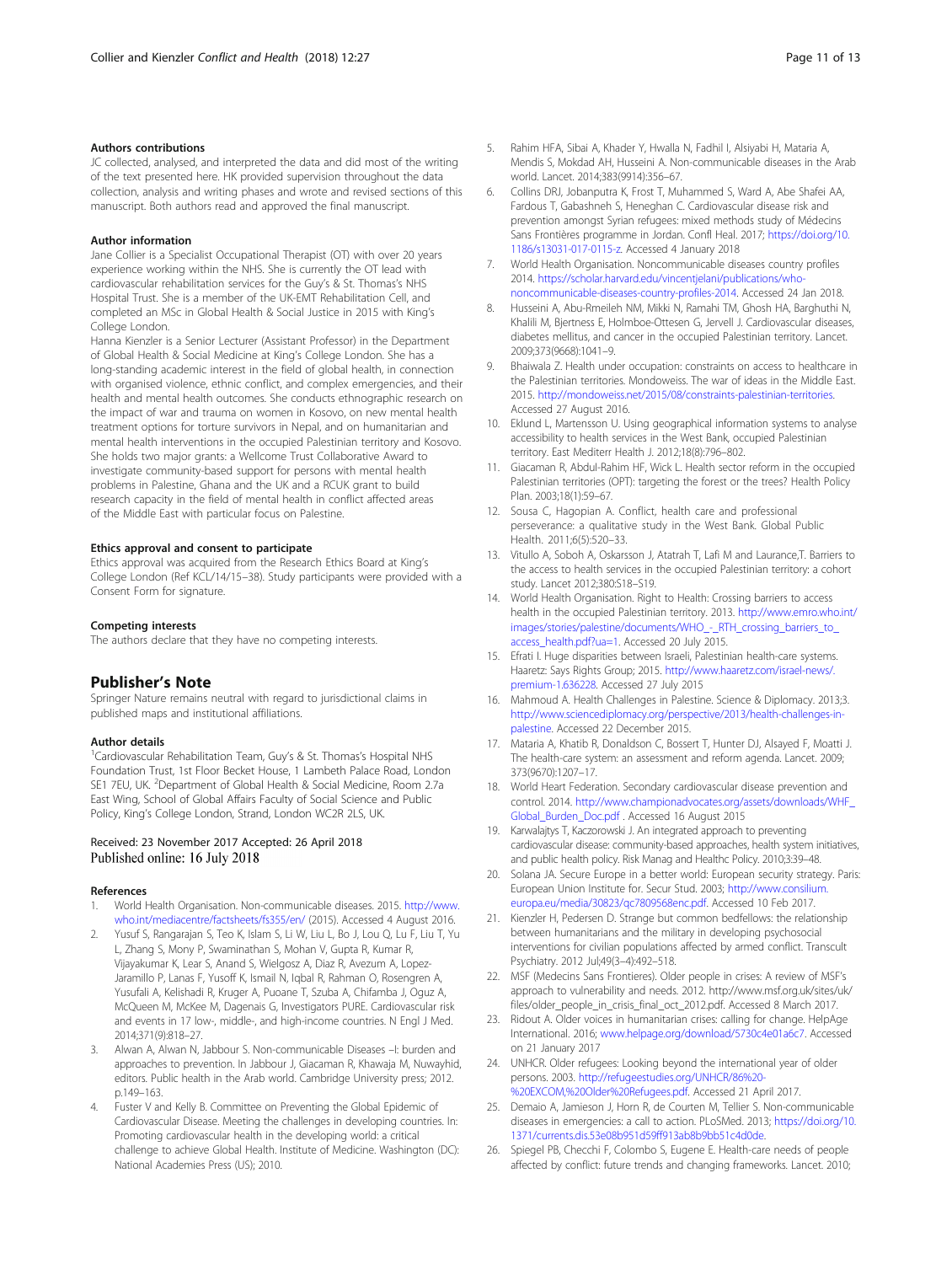<span id="page-11-0"></span>[http://www.thelancet.com/pdfs/journals/lancet/PIIS0140-6736\(09\)61873-0.](http://www.thelancet.com/pdfs/journals/lancet/PIIS0140-6736(09)61873-0.pdf) [pdf](http://www.thelancet.com/pdfs/journals/lancet/PIIS0140-6736(09)61873-0.pdf). Accessed 23 June 2017

- 27. Tonelli M, Wiebe N, Nadler B, Darzi A, Shahnawaz Rasheed S. Modifying the interagency emergency health kit to include treatment for noncommunicable diseases in natural disasters and complex emergencies. BMJ Global Health. 2016;1
- 28. Devkota B, van Teijlingen ER. Understanding effects of armed conflict on health outcomes: the case of Nepal. Confl Heal. 2010;4:20.
- 29. Murray CJL, King G, Lopez AD, Tomijima N, Krug EG. Armed conflict as a public health problem. BMJ. 2002;324
- 30. Murray C. Armed conflict as a public health problem: current realities and future directions. 2007. [https://www.usip.org/publications/2007/05/armed](https://www.usip.org/publications/2007/05/armed-conflict-public-health-problem-current-realities-and-future-directions)[conflict-public-health-problem-current-realities-and-future-directions.](https://www.usip.org/publications/2007/05/armed-conflict-public-health-problem-current-realities-and-future-directions) Accessed 24 August 2016.
- 31. Pedersen D. Political violence, ethnic conflict, and contemporary wars: broad implications for health and social well-being. Soc Sci Med. 2002;55:175–90.
- 32. Pedersen D, Kienzler H, Guzder JA. Systematic inquiry into the nature of psychosocial interventions aimed at reducing the mental health burden in conflict and Postconflict settings. Sage Open. 2015; [http://journals.sagepub.](http://journals.sagepub.com/doi/pdf/10.1177/2158244015615164) [com/doi/pdf/10.1177/2158244015615164](http://journals.sagepub.com/doi/pdf/10.1177/2158244015615164). Accessed 24 September 2016
- 33. Li Q, Wen M. The immediate and lingering effects of armed conflict on adult mortality: a time-series cross-National Analysis. J Peace Res. 2005;42(4): 471–92.
- 34. Clark MS, Bond MJ, Hecker JR. Environmental stress, psychological stress and allostatic load. Psychology, Health & Medicine. 2007; doi:[https://doi.org/10.](https://doi.org/10.1016/S0140-6736(13)62383-1) [1016/S0140-6736\(13\)62383-1.](https://doi.org/10.1016/S0140-6736(13)62383-1)
- 35. Giacaman R, Mataria A, Nguyen-Gillham V, Safieh RA, Stefanini A, Chatterji S. Quality of life in the Palestinian context: an inquiry in war-like conditions. Health Policy. 2007;81:68–84.
- 36. Srinivasa MR. 2007. Mass violence and mental health—recent epidemiological findings. Int Rev Psychiatry. 2007;19(3):183–92.
- 37. Slama S, Kim H-J, Roglic G, Boulle P, Hering H, Varghese C, Rasheed S, Tonelli M. Care of non-communicable diseases in emergencies. Lancet. 2016;389(10066):326–30.
- 38. Kehlenbrink S. NCDs and humanitarian crises. PLOS Blogs. 2016; [http://blogs.](http://blogs.plos.org/globalhealth/2016/08/ncds-in-humanitarian-crisis/) [plos.org/globalhealth/2016/08/ncds-in-humanitarian-crisis/](http://blogs.plos.org/globalhealth/2016/08/ncds-in-humanitarian-crisis/). Accessed 10 February 2017
- 39. Safeguarding Health in Conflict Coalition. No Protection, No Respect Health Workers and Health Facilities under Attack 2015 and early 2016. 2016. [https://www.safeguardinghealth.org/sites/shcc/files/SHCC2016final.pdf.](https://www.safeguardinghealth.org/sites/shcc/files/SHCC2016final.pdf) Accessed 22 June 2017.
- 40. Abdeen H. Chronic diseases in Palestine: The Rising Tide: Israeli-Palestinian Public Health Magazine (Bridges) 2006;2:3.
- 41. Abukhdeir H, Caplan L, Reese L, Alema-Mensah E. Factors affecting the prevalence of chronic diseases in Palestinian people: an analysis of data from the Palestinian central bureau of statistics. East Mediterr Health J. 2013;19:4.
- 42. Giacaman R, Khatib R, Shabaneh L, Ramlawi A, Sabri B, Sabatinelli G, Khawaja M, Laurance T. Health status and health services in the occupied Palestinian territory. Lancet. 2009;373:837–49.
- 43. World Health Organisation. Noncommunicable diseases in occupied Palestinian territory. 2016. [http://www.emro.who.int/pse/programmes/ncds](http://www.emro.who.int/pse/programmes/ncds-pal.html)[pal.html.](http://www.emro.who.int/pse/programmes/ncds-pal.html) Accessed 28 February 2017.
- Khdour MR, Hallak HO, Shaeen M, Jarab AS, Al-Shahed QN. Prevalence, awareness, treatment and control of hypertension in the Palestinian population. J Hum Hypertens. 2013;27(10):623–8.
- 45. Lahham HNM. Cardiovascular diseases and risk factors among diabetic patients in Nablus District. Case-Control Study: West Bank, Palestine; 2009. [http://scholar.najah.edu/sites/default/files/all-thesis/cardiovascular\\_diseases\\_](http://scholar.najah.edu/sites/default/files/all-thesis/cardiovascular_diseases_and_risk_factors_among_diabetic_patients_in_nablus_district_west_bank_palestine_case-control_study.pdf) [and\\_risk\\_factors\\_among\\_diabetic\\_patients\\_in\\_nablus\\_district\\_west\\_bank\\_](http://scholar.najah.edu/sites/default/files/all-thesis/cardiovascular_diseases_and_risk_factors_among_diabetic_patients_in_nablus_district_west_bank_palestine_case-control_study.pdf) [palestine\\_case-control\\_study.pdf.](http://scholar.najah.edu/sites/default/files/all-thesis/cardiovascular_diseases_and_risk_factors_among_diabetic_patients_in_nablus_district_west_bank_palestine_case-control_study.pdf) Accessed 17 July 2015
- 46. MokMokdad AH, Jaber S, Aziz MIA, Albuhairan F, Alghaithi A, Alhamad NM, Al-Hooti SN, Al-Jasari A, Almazroa MA, Alqasmi AM. The state of health in the Arab world, 1990–2010: an analysis of the burden of diseases, injuries, and risk factors. Lancet. 2014;383(9914):309–20.
- 47. Mousa H, Yousef S, Riccardo F, Zeidan W, Sabatinelli G. Hyperglycaemia, hypertension and their risk factors among Palestine refugees served by UNRWA. East Mediterr Health J. 2010;16:6.
- 48. Jilleh CI. The interaction between health service providers and people with diabetes in Palestine. University of Oslo. 2002; [https://www.duo.uio.no/](https://www.duo.uio.no/handle/10852/30083) [handle/10852/30083](https://www.duo.uio.no/handle/10852/30083). Accessed 8 May 2015
- 49. Khader A, Farajallah L, Shahin Y, Hababeh M, Abu-Zayed I, Kochi A, Harries AD, Zachariah R, Kapur A, Venter W, Seita A. Cohort monitoring of persons with diabetes mellitus in a primary healthcare clinic for Palestine refugees in Jordan. Trop Med Int Health. 2012;17(12):1569–76.
- 50. Qlalweh K, Duraidi M, Bronnum-Hansen H. Health expectancy in the occupied Palestinian territory: estimates from the Gaza strip and the West Bank: based on surveys from 2006 to 2010. BMJ Open. 2012;2(6)
- 51. World Health Organisation. World Health Day 2016: Beat diabetes in Palestine. Scale up prevention, strengthen care, and enhance surveillance 2016. [http://www.emro.who.int/pse/palestine-news/world-health-day-2016](http://www.emro.who.int/pse/palestine-news/world-health-day-2016-beat-diabetes-in-palestine-april-2016.html) [beat-diabetes-in-palestine-april-2016.html](http://www.emro.who.int/pse/palestine-news/world-health-day-2016-beat-diabetes-in-palestine-april-2016.html). Accessed 21 January 2018.
- 52. Abdeen Z, Jildeh C, Dkeideek S, Qasrawi R, Ghannam I, Al Sabbah H. Overweight And Obesity Among Palestinian Adults: Analyses Of The Anthropometric Data From The First National Health And Nutrition Survey (1999–2000). J Obes. 2012; 213547. PMCID: 3317185
- 53. Abu Sham'a RA, Darwazah AK, Kufri FH, Yassin IH, Torok NI. Mets and cardiovascular risk factors among Palestinians in East Jerusalem. East Mediterr Health J. 2009;15(6):1464–73.
- 54. Al Sabbah H, Vereecken C, Kolsteren P, Abdeen Z, Maes L. Food habits and physical activity patterns among Palestinian adolescents: findings from the National Study of Palestinian Schoolchildren (Hbsc-Wbg2004). Public Health Nutr. 2007;10(07):739–46.
- 55. Ellulu M, Rahmat A, Abed Y. Updates of overweight and obesity status and their consequences in Palestine. Pak J Nutr. 2014;13(2):116–21.
- 56. Mikki N, Abdul-Rahim HF, Awartani F, Holmboe-Ottesen G. Prevalence and sociodemographic correlates of stunting, underweight, and overweight among Palestinian school adolescents (13–15 years) in two major governorates in the West Bank. BMC Public Health. 2009;9:485.
- 57. Mikki N, Abdul-Rahim HF, Shi Z, Holmboe-Ottesen G. Dietary habits of Palestinian adolescents and associated sociodemographic characteristics in Ramallah, Nablus and Hebron governorates. Public Health Nutr. 2010;13(09): 1419–29.
- 58. Musaiger AO, Al-Hazzaa HM. Prevalence and risk factors associated with nutrition-related noncommunicable diseases in the eastern Mediterranean region. Int J Gen Med. 2012;5:199–217.
- 59. Shara N. Cardiovascular disease in middle eastern women. Nutr Metab Cardiovasc Dis. 2010;20(6):412–8.
- 60. Ministry of Health, State of Palestine. The Health Conditions of the Population of Occupied Palestine. Report submitted to the Sixty-ninth World Health Assembly of the World Health Organization. 2016. Submitted by H.E. Dr. Jawad Awwad, Minister of Health of the State of Palestine. [http://](http://apps.who.int/gb/ebwha/pdf_files/WHA69/A69_INF6-en.pdf) [apps.who.int/gb/ebwha/pdf\\_files/WHA69/A69\\_INF6-en.pdf](http://apps.who.int/gb/ebwha/pdf_files/WHA69/A69_INF6-en.pdf). Accessed 11 November 2017.
- 61. Ministry of Health. Setting direction, getting results, Palestinian National Health Strategy 2011-2013, Palestinian National Authority. 2010 [www.lacs.](http://www.lacs.ps/documentsShow.aspx?ATT_ID=4764) [ps/documentsShow.aspx?ATT\\_ID=4764](http://www.lacs.ps/documentsShow.aspx?ATT_ID=4764) . Accessed 25 July 2015.
- 62. World Health Organisation. Scaling up noncommunicable disease prevention and control in occupied Palestinian territory. [http://www.emro.](http://www.emro.who.int/pse/programmes/ncds-pal.html) [who.int/pse/programmes/ncds-pal.html](http://www.emro.who.int/pse/programmes/ncds-pal.html). Accessed 5 February 2018.
- 63. Curry, L, Nembhard, I and Bradley. Qualitative and Mixed Methods Provide Unique Contributions to Outcomes Research. American Heart Association. 2009;119:396-401.
- 64. Myntti C, Giacaman R. Introduction: health and disease in the regional context. In Samer Jabbour S, Yamout R, Giacaman R, Khawaja M, Nuwayhid I, editors. Public health in the Arab world. Cambridge University press; 2012. p. 117–122
- 65. Miller KE, Rasmussen A. War exposure, daily stressors, and mental health in conflict and post-conflict settings: bridging the divide between traumafocused and psychosocial frameworks. Soc Sci Med. 2010;70:7–16.
- 66. Uutela A, Tuomilehto J. Changes In Disease Patterns And Related Social Trends. Social Science & Medicine. 1992;8;35;4:389–399.
- 67. World Health Organisation Regional Publications. Social determinants of health in countries in conflict. A perspective from the eastern Mediterranean region. Eastern Mediterranean Series 32. 2008. [http://](http://applications.emro.who.int/dsaf/dsa955.pdf) [applications.emro.who.int/dsaf/dsa955.pdf](http://applications.emro.who.int/dsaf/dsa955.pdf). Accessed 17 August 2015.
- 68. Elliott SJ. Psychosocial stress, Women And Heart Health: A CriticalReview. Social Science & Medicine. 1995; 1;40;1:105–115
- 69. Marmot M, Friel S, Bell R, Houweling TAJ, Taylor S. (On behalf of the commission on social determinants of health). Closing the gap in a generation: health equity through action on the social determinants of health. Lancet. 2008;372:1661–9.